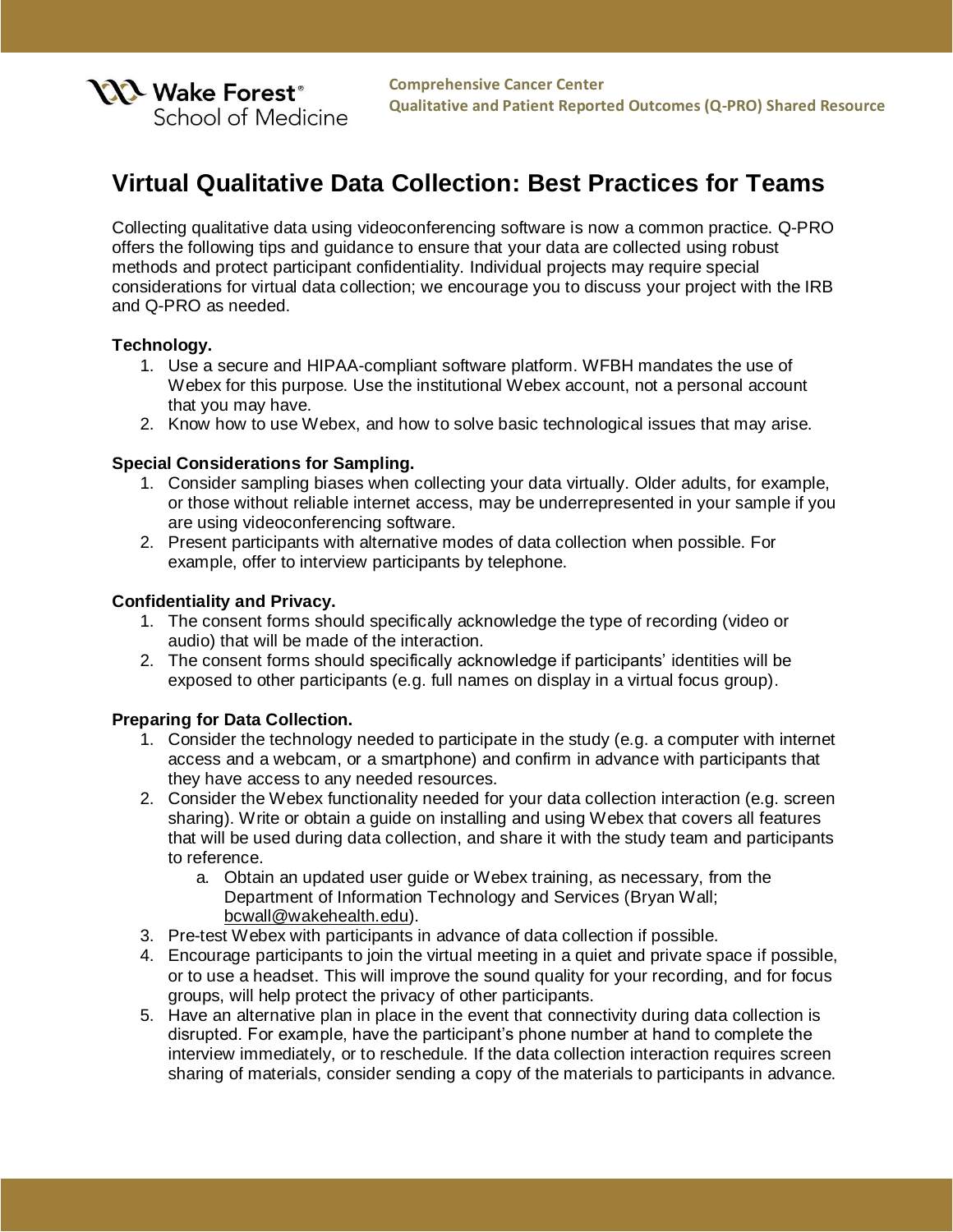- 6. If Q-PRO is collecting the data, we will prepare a protocol collaboratively with the study team to outline processes, procedures, and responsibilities for data collection (virtual or otherwise). We ask that your team do the following:
	- a. Provide Q-PRO with the name and telephone number for each person we will be interviewing. We will request additional information from your team, if necessary.
	- b. Set up the Webex meeting and make sure participants have the link.
	- c. Consent participants in advance of their scheduled interview/focus group with Q-PRO.

# **Collecting Data.**

Because body language can be difficult to read virtually, interviewers and moderators should use slightly more animated body language than usual. This may help keep the participants engaged.

# **Recording Audio/Video.**

- 1. Consider how you will record data collection for transcription purposes.
	- a. Webex provides recording tools which include audio and/or video. However, unless you need the video aspect to achieve your research aim, Q-PRO recommends recording the data collection with a handheld audio device rather than directly in Webex, both to minimize participant concerns regarding privacy and to ensure that data are not lost if internet connectivity fails.
	- a. If you do choose to record in Webex, select the option to save the video files to the designated storage location and not to the Webex cloud (which is the default location).

# **Special Considerations for Focus Groups.**

- 1. Confirm your participant list in advance and provide the list to the moderators. This will help the moderators know if an unauthorized individual enters the group.
- 2. Keep focus groups small; ideally, 4-5 participants in attendance. While 6-8 is considered ideal for in-person groups, technology adds a layer of complexity.
- 3. Address privacy with your participants. Participant names will be visible to everyone in the group. Request they not record or share the interaction in any way, including taking screen shots, which will reveal the identities of others.
- 4. Assign a co-moderator or assistant to troubleshoot ongoing technological issues, read and respond to participant chats, and ensure that written comments are incorporated into the discussion as needed.

# **Special Considerations for Administering Patient-Reported Outcome Measures.**

- 1. When patient-reported outcome (PRO) items or measures are being administered, the interviewer should avoid reading items aloud, if possible, to minimize potential influences on the participant's response. Participants should read the PRO item on their own and then indicate their response.
	- a. Interviewers can share PRO items with participants by screen sharing in Webex, or the study team can mail materials to participants ahead of data collection.
	- b. If the participant has difficulty reading items or seeing them on the computer screen, the interviewer can read the PRO items aloud, but should note the mode of administration.